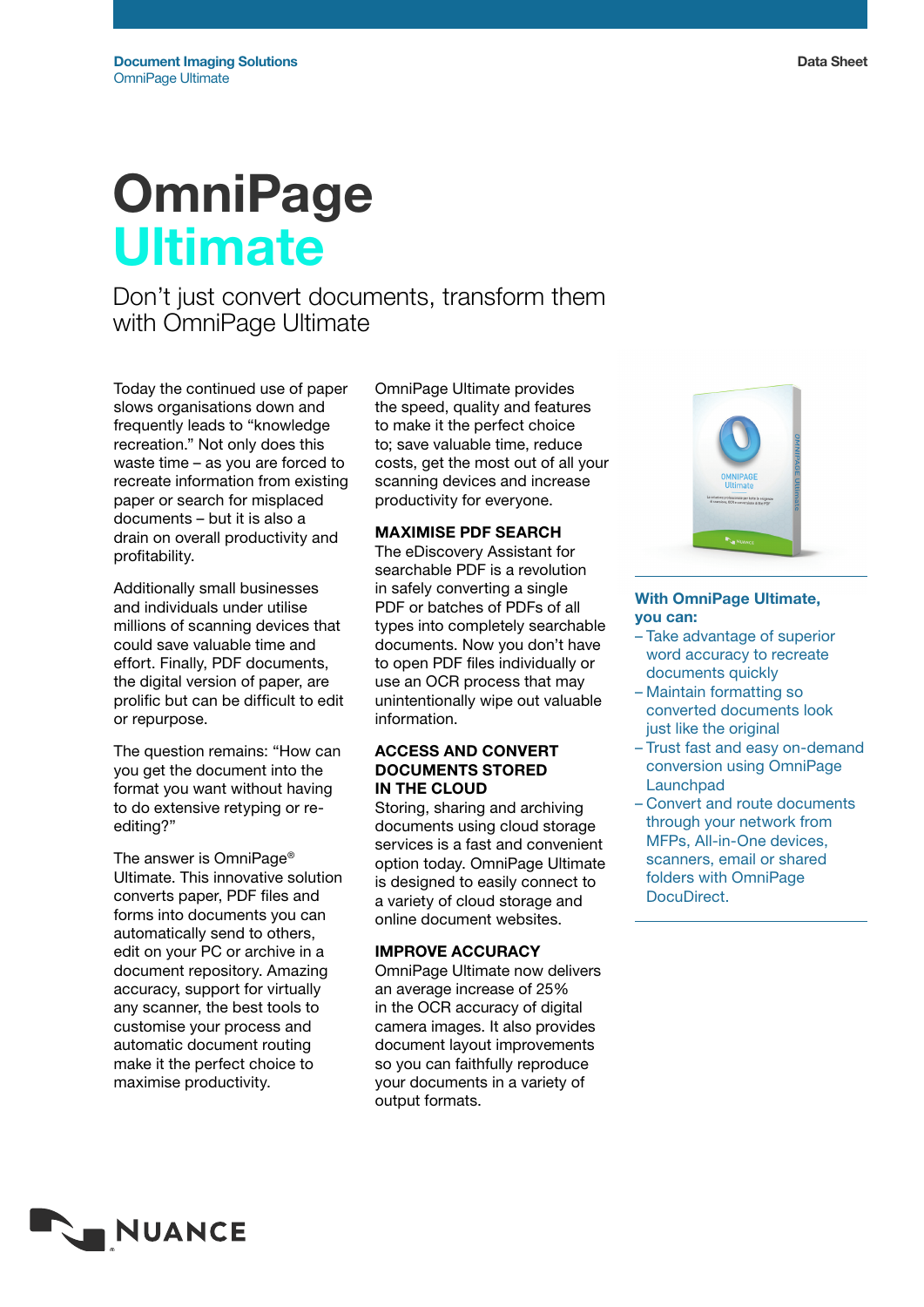#### OmniPage Launchpad

OmniPage just got faster, easier and more convenient. With OmniPage Launchpad, you can take advantage of the fastest way to convert any kind of document and send to any destination.

### OMNIPAGE DOCUDIRECT

OmniPage DocuDirect™ is the perfect low-cost solution for occasional document scanning, conversion and document routing for small businesses or workgroups that share a scanning device. OmniPage DocuDirect can be installed on a network server and can automatically send converted files to a predefined destination, multiple destinations or on-demand to anyone, anywhere.

## Get organised and batch create PDF files includes FREE PaperPort and PDF Create software

PaperPort® Professional software allows you to easily organise, view and find over 150 different document and photo formats. Batch create 100% industry-

standard PDF files from all of your applications using PDF Create.

## Benefits of OmniPage Ultimate

- Superior OCR accuracy Improved OCR engines deliver amazing accuracy for document conversion and archiving business critical documents.
- Maintain perfect formatting Converted documents look exactly like the original and are easy to edit; complete with columns, tables, bullets and graphics.
- Mobile document capture Capture text with a digital camera or iPhone®. Quickly convert your pictures to text documents with Nuance's most accurate 3D Correction technology.
- Works with any scanner If your device can scan then it can work with OmniPage. Mobile scanners, desktop scanners, All-in-one and Multifunction printers all work more productively and with better accuracy using OmniPage.



#### System Requirements

- Windows 10 32-bit or 64-bit Edition, Windows 8 32-bit or 64-bit Edition, Windows 7 32-bit or 64-bit Edition, Windows XP 32-bit Edition with Service Pack 3
- Windows Server 2008 R2, Windows Server 2012
- A computer with a 1 GHz Intel® Pentium® or higher or equivalent processor
- 1 GB of memory (RAM), 2 GB recommended
- Microsoft Internet Explorer 8 or above
- 2.7 GB total hard drive space for all components: 300 MB for application components plus 100 MB during installation, 1.2 GB for Vocalizer Expressive speech modules (120-500 MB per language), 250 MB for RealSpeak Solo (languages can be custom installed), 200 MB for PDF Create, 700 MB for PaperPort, 30 MB for Nuance Cloud Connector
- DVD drive for installation unless utilising a digital download
- WIA, TWAIN or ISIS scanner driver
- 1024 x 768 pixel colour monitor
- 2-megapixel digital camera with auto-focus or higher for digital camera text capture
- Web access needed for online Activation, Registration, Live Update and Nuance Cloud **Connector**